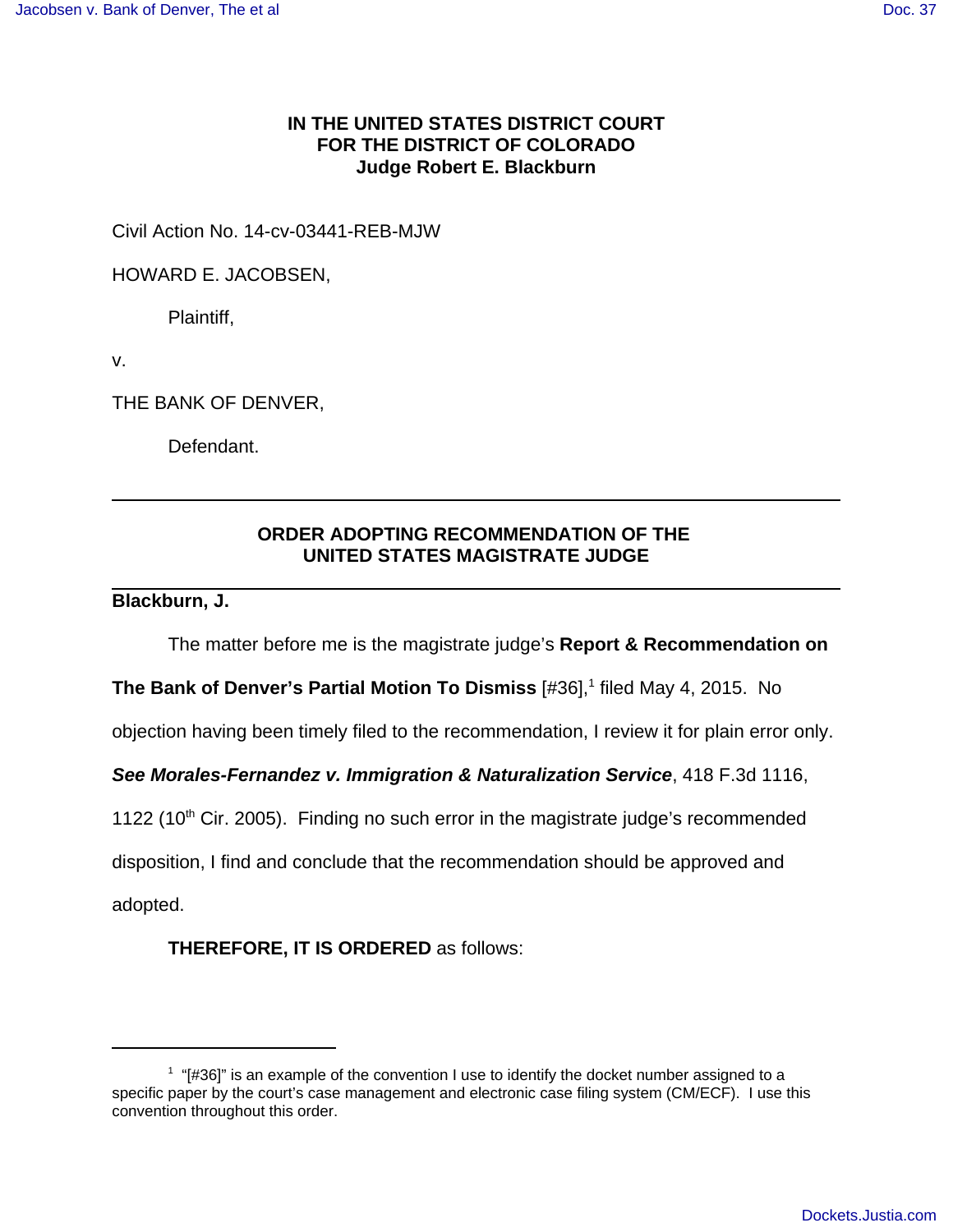1. That the magistrate judge's **Report & Recommendation on The Bank of Denver's Partial Motion To Dismiss** [#36], filed May 4, 2015, is approved and adopted as an order of this court;

2. That defendant **The Bank of Denver's Partial Motion To Dismiss** [#24], filed March 20, 2015, is granted;

3. That the "Second Claim for Relief (ADAAA Regarded As Claim)" and "Third Claim for Relief (ADAAA/Actual Disability Claim)" asserted in the **Complaint** [#1], filed December 22, 2014, are dismissed without prejudice for failure to exhaust administrative remedies;

4. That the "Fourth Claim for Relief (FMLA [29 U.S.C. §§ 2601 et seq.] – Interference With Right To Leave)" asserted in the **Complaint** [#1], filed December 22, 2014, is dismissed with prejudice as barred by limitations; and

5. That at the time judgment enters, judgment shall enter on behalf of defendant, The Bank of Denver, against plaintiff, Howeard E. Jacobsen, as follows:

> a. That judgment without prejudice shall enter as to the "Second Claim for Relief (ADAAA Regarded As Claim)" and "Third Claim for Relief (ADAAA/Actual Disability Claim)" asserted in the **Complaint** [#1], filed December 22, 2014; and

b. That judgment with prejudice shall enter as to the "Fourth Claim for Relief [FMLA (29 U.S.C. §§ 2601 et seq]) – Interference With Right To Leave)" asserted in the **Complaint** [#1], filed December 22, 2014.